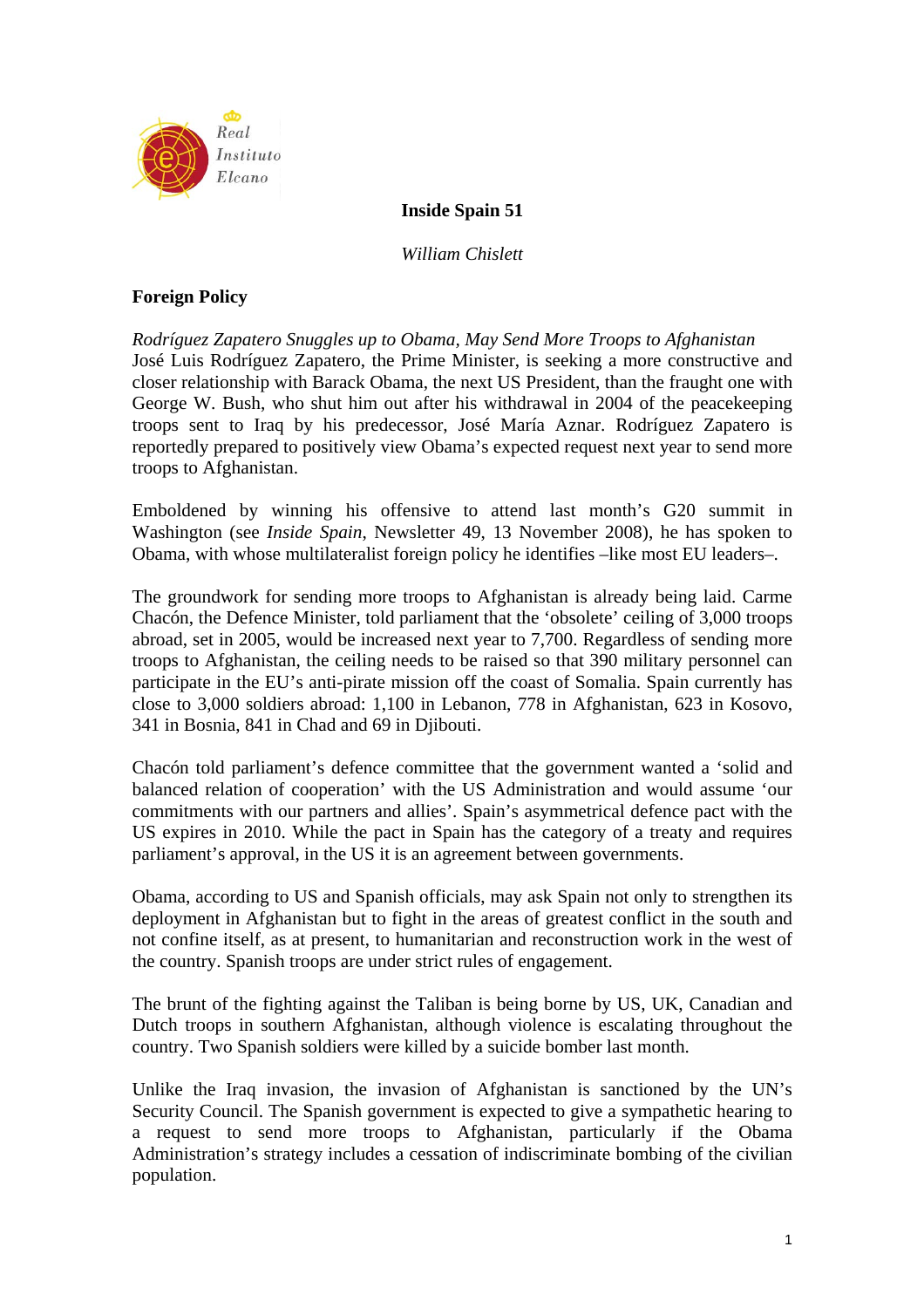*Previous PP Government Willing to be Involved in US Flights of Terror Suspects* 

The Socialists (PSOE) and the Popular Party (PP) were at loggerheads after a series of leaked notes and letters from 2002 showed that the PP government of José María Aznar was prepared to collude with the US Administration in the transfer of prisoners from Afghanistan to Guantánamo following the attack in 2001 on the Taliban regime.

A series of 'top secret' internal letters and notes, published in *El País*, showed that an official from the US Embassy in Madrid verbally informed Spain's Foreign Ministry that prisoners, detained without charge or trial, would be transported to Guantánamo via Spain, and that the government supported the request for stopovers for emergency purposes and urged discretion about the flights.

Miguel Ángel Moratinos, the Foreign Minister, confirmed to parliament that the PP government gave permission for these flights but that the Pentagon never used the authorisation which he said was within the framework of a collective NATO decision.

Of the 11 flights manned by the CIA and known to have landed in Spain, which are under investigation by a Spanish judge, nine were in 2005 and 2006 during the first government of José Luis Rodríguez Zapatero. Rodríguez Zapatero denied knowledge of these flights.

### **Domestic Scene**

### *ETA Assassinates Businessman, Military Leaders Arrested in France*

ETA, the Basque terrorist group, shot dead Ignacio Uría, a 71-year-old businessman. He was the fourth victim this year and the sixth since ETA officially ended its ceasefire in June 2007.

Meanwhile, French and Spanish police scored notable successes with the arrest on 17 November of Garikoitz Aspiazu Rubina, ETA's presumed military leader, and on 8 December of his alleged successor, Aitzol Iriondo. Both were captured in the south of France and are said to have been involved in the killing of two plain-clothed civil guardsmen in December 2007.

The refusal of Basque Nationalist Action (ANV), ETA's political allies, to condemn the killing of Uría led the Socialists and the conservative Popular Party (PP) to join forces to try to change legislation so that ANV and another similar party, the Communist Party of the Basque Lands (PCTV), can be dislodged from the 42 town halls where they have representatives and mayors.

The ANV and the PCTV were outlawed earlier this year but current legislation allows them to maintain their elected representatives even though the parties are illegal. ETA's political allies have long refused to condemn the group's killings.

### *Garzón Abandons Probe into Fate of Franco 'Disappeared'*

Judge Baltazar Garzón quit his controversial investigation into the disappearance of more than 100,000 people during the 1936-39 Civil War and the ensuing 36-year dictatorship of General Francisco Franco after a court overruled him and amidst protests from the conservative Popular Party and the Catholic Church.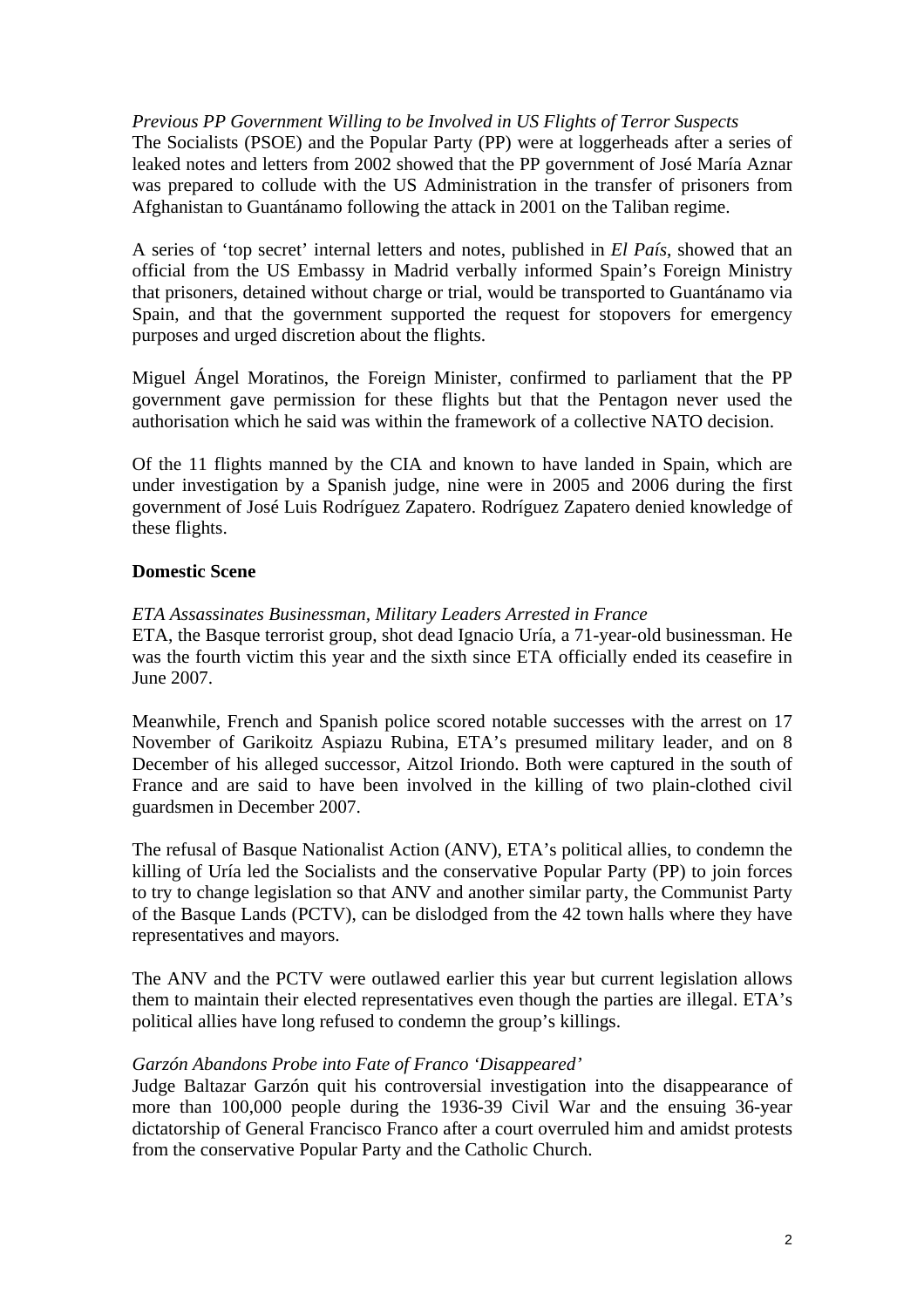He had ordered exhumations from 25 mass graves containing the bodies of those shot by firing squad or on the orders of military courts.

The public prosecutor's office challenged Garzón's decision, claiming that it violated an amnesty agreed by political parties in the spirit of national reconciliation in 1977. The prosecutor said he was 'not competent to carry out this investigation' which should be 'up to the courts of each region where such atrocities were committed'. The matter is now in the hands of the 62 courts in the areas where the graves are located. A draft law being prepared by the government would put the exhumation issue in the hands of regional governments and not the courts.

In an 89-page document, Garzón said the amnesty did not apply to the crimes he was investigating as they were crimes against humanity and that if the allies had followed the same reasoning as the public prosecutor's office the 'horrors of Nazism would not have been prosecuted'.

### *Spain Receives Largest Number of Immigrants in the EU*

More than 800,000 people emigrated to Spain in 2006, by far the largest flow of immigrants in the EU and almost one-quarter of the total number of people that settled in the Union, according to the latest comparative figures of the statistical office Eurostat (see Figure 1).

| Figure 1. Foreign Immigration, Selected Countries |  |
|---------------------------------------------------|--|
|                                                   |  |

|                |               | % of which   |           | <b>Immigration per</b> |
|----------------|---------------|--------------|-----------|------------------------|
| <b>Country</b> | <b>Number</b> | <b>EU-27</b> | Non-EU-27 | 1,000 inhabitants      |
| France (1)     | 182.400       | N            | NA        | 2.9                    |
| Germany        | 558,500       | 57           | 43        | 6.8                    |
| Ireland        | 84,800        | 77           | 23        | 19.6                   |
| Poland         | 1,800         | 22           | 78        | 0.0                    |
| Spain (2)      | 803,000       | 38           | 62        | 18.1                   |
| <b>UK</b>      | 451.700       | 31           | 69        | 7.4                    |
| <b>EU-27</b>   | 3,000,000     | 40           | 60        | 6.2                    |

(1) Including metropolitan and overseas departments and regions. The number of immigrants excludes citizens from the EU-15, Cyprus, Malta and EFTA countries.

(2) Including non-EU-27 citizens registered with the local municipality regardless of whether they have a residence permit.

Source: Eurostat.

In terms of the number of immigrants per 1,000 inhabitants of the country to which these people moved, Spain had the fourth-highest rate after Luxembourg, Ireland and Cyprus, all of them tiny countries in comparison. Spain's rate was 18.1 immigrants per 1,000 inhabitants compared to an EU-27 average of 6.2.

The total number of foreigners in Spain was 5.2 million on January 1, 2008, according to INE, the country's statistical office. This represented 11.3% of Spain's total population.

### *Coastline 'Increasingly Invaded' by Residential Construction*

The amount of land near to all of Spain's coastline upon which homes were built between 2000 and 2005 increased by 22% and 27.5% of land –within two kilometres of the Mediterranean– is now occupied, up from 22% in 2005 and 16% in 1987, according to a satellite survey by the National Geographic Institute, part of the Public Works Ministry.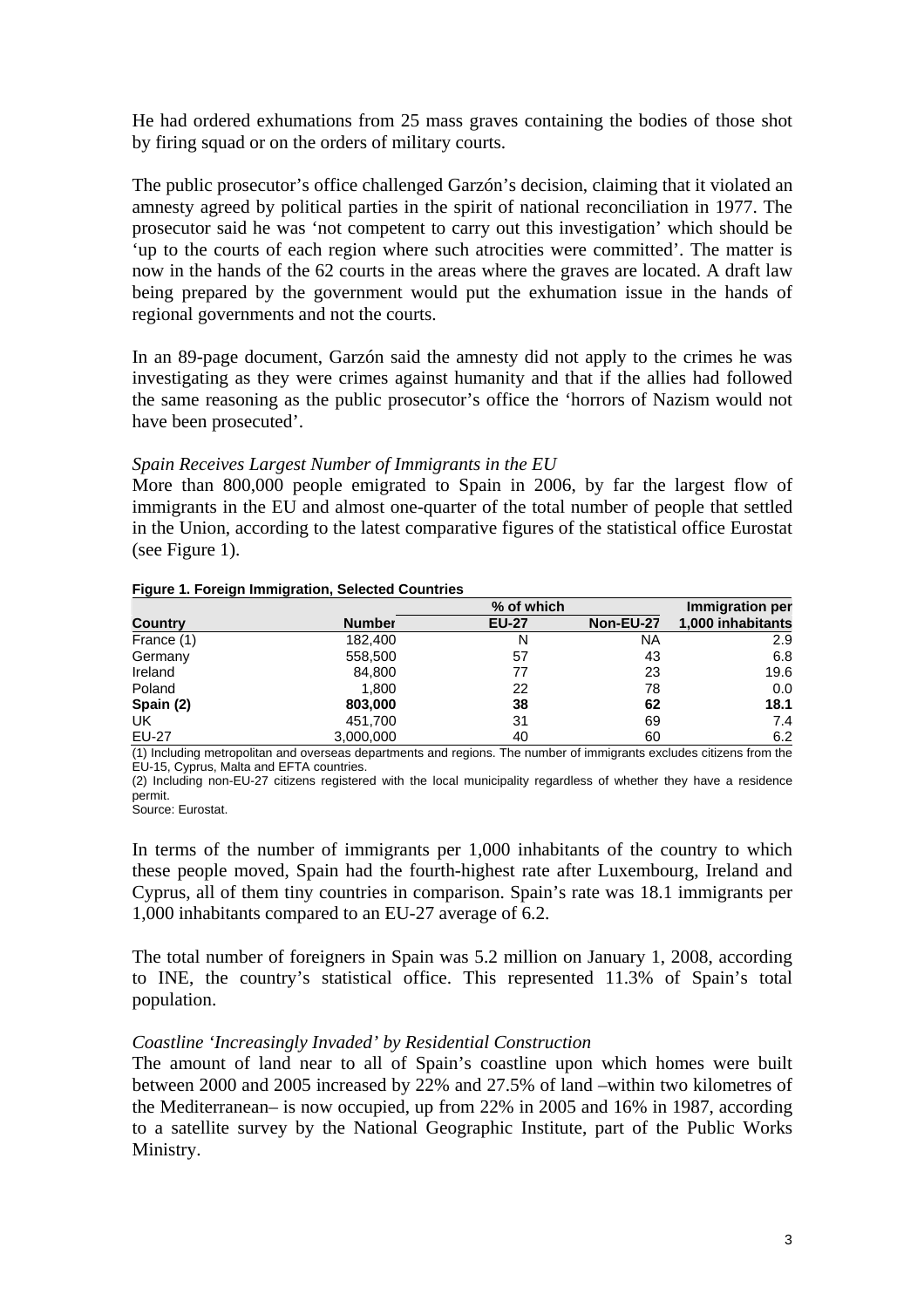According to the Institute, an average of 140,000 square metres a day were built on during this period, double the amount in 1987-2000, a clear indication of the extent of Spain's housing boom.

# *Spain Improves in Commitment to Fostering Prosperity in the Developing World*

Spain was ranked 15th out of 22 rich countries in the latest commitment to development index and made the third best improvement since the index was started in 2003 (see Figure 2). The ranking of the Centre for Global Development is based on seven categories: aid, trade, investment, migration, environment, security and technology. Its highest rank comes in the migration component, thanks to the large number of immigrants from developing countries entering the country.





# *But Ranked Low in Early Childhood Services*

Spain was ranked near the bottom of UNICEF's first-ever league table of early childhood services in 25 OECD countries along with the US (see Figure 3). It achieved only three of the 10 benchmarks: subsidised and accredited early education services for 80% of 4 year-olds, 80% of all child-care staff trained and 50% of staff in accredited early education services tertiary-educated with relevant qualifications. Among the seven benchmarks it failed to attain were parental leave of one year at 50% of salary and 1% of GDP spent on early childhood services.

|  |  | Figure 3. League Table of Early Childhood Services, Selected Countries |
|--|--|------------------------------------------------------------------------|

|                 | Number of benchmarks achieved |
|-----------------|-------------------------------|
| Sweden          | 10                            |
| Iceland         | 8                             |
| France          | 8                             |
| Hungary         | 6                             |
| England         | 5                             |
| Germany         | $\overline{4}$                |
| Italy           | 4                             |
| Spain           | 3                             |
| US              | 3                             |
| Canada          |                               |
| Source: UNICEF. |                               |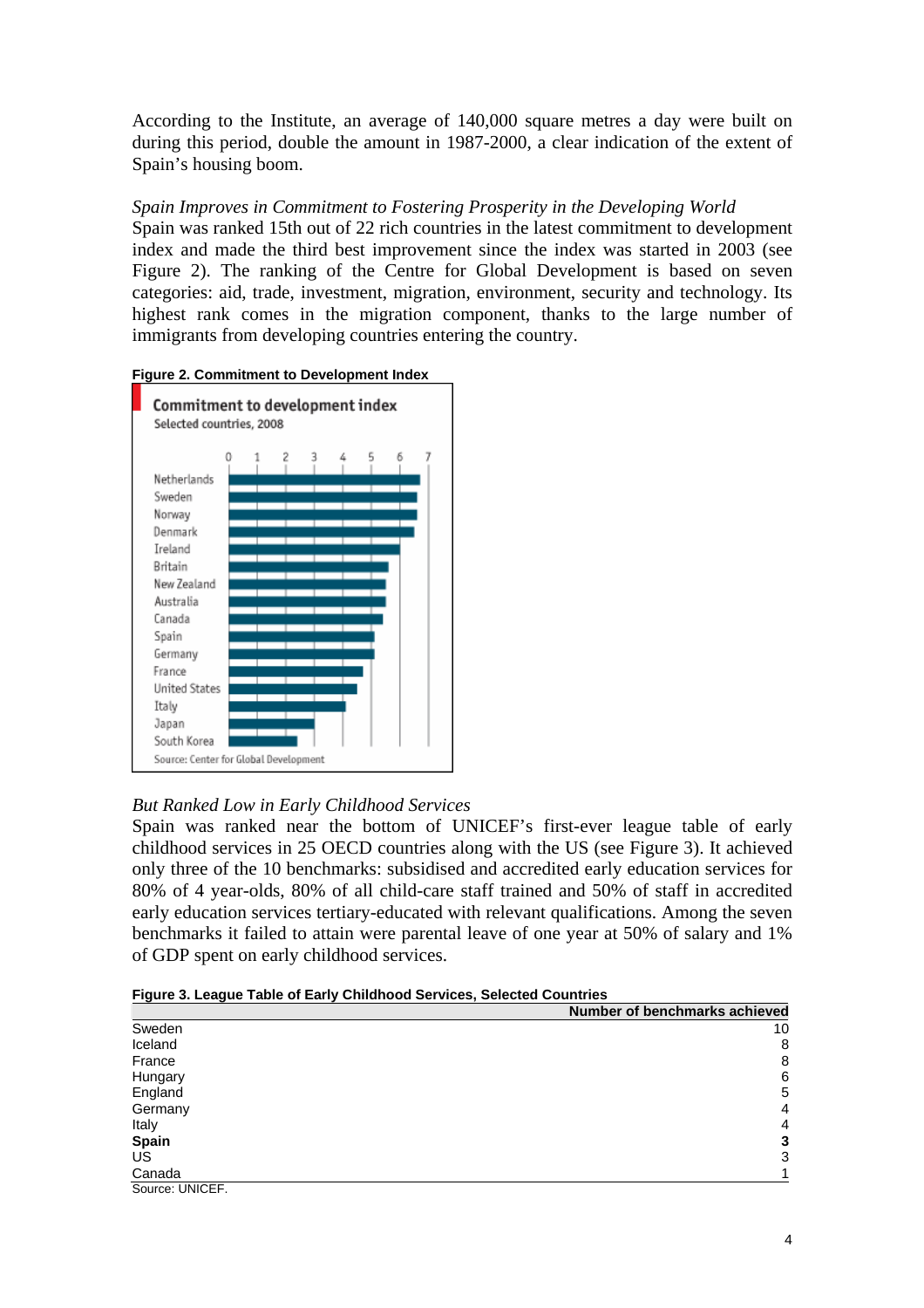# **The Economy**

*Rodríguez Zapatero Unveils €11 billion Stimulus Package to Combat Surge in Unemployment* 

The government, worried by the steep rise in unemployment, is to invest an extra  $\epsilon 11$ billion (1.1% of GDP) on infrastructure, the motor industry and other areas in the hope of creating 300,000 jobs in 2009.

In his fourth address on the economy in parliament in five months, the Prime Minister said Spain was 'particularly sensitive in terms of loss of employment'. The jobless rate rose from 8.3% at the end of 2007 to close to 12% at the end of November, the highest level since 1996, when nearly 3 million people were unemployed. More than 5,700 jobs were lost each day in November, mostly in the construction sector –the former engine of the booming economy whose housing bubble has now burst– and in services. Spain's jobless rate is rising at the fastest pace in the EU.

Overall joblessness was up 43% in a year but among immigrants it rose 91%. The gravity of the employment situation was graphically illustrated by several thousand immigrants arriving in the province of Jaén in the hope of being hired to pick olives and many more Spaniards being prepared to do this work than in previous years.

The government is seeking –through a campaign of adverts and a website– to encourage unemployed immigrants legally in Spain and paying their social security contributions to return to their country of origin under a special scheme (see *Inside Spain*, Newsletter 49, 14 October 2008).

The lion's share of the government's  $\in 0.850$  million ( $\infty$  billion) package will go to town halls, who will be encouraged to create jobs in whatever areas they can, and  $\epsilon$ 800 million to the motor industry to cut labour costs, improve training and encourage innovation (for example, development of the electric car). The sharp fall in new car sales (50% lower in November than a year earlier and 26% in the first 11 months, at 1,088,720 units) has led most producers to lay off large numbers of workers. Industrial output fell 12.8% year-on-year in October, a bigger fall than in 1993 when Spain had its last recession.

In the first eight months of 2008 429,711 homes were completed, adding to the glut of unsold homes which is estimated at between 650,000 and 1 million and is rapidly rising. The homes completed this year began to be built in 2006 and 2007. According to the construction employers' association, housing starts in 2009 will number around 150,000, the lowest figure in 50 years.

The increase in Spain's house prices over the last decade has been one of the steepest in the world (see Figure 4); they fell by almost 8% in the year to November.

|              | Latest              | 3Q07                | 1997-2008 or latest |
|--------------|---------------------|---------------------|---------------------|
|              | (On a year earlier) | (On a year earlier) |                     |
| France       | 2.8                 | 5.1                 | 150                 |
| Germany      | 1.4                 | $-3.1$              | <b>NA</b>           |
| Italy        | 1.1                 | 5.1                 | 104                 |
| <b>Spain</b> | 0.4                 | 5.3                 | 191                 |
| UK           | $-13.9$             | 9.5                 | 168                 |

#### **Figure 4. The Economist's House-Price Indicators (% change)**

Source: The Economist, drawing on many sources.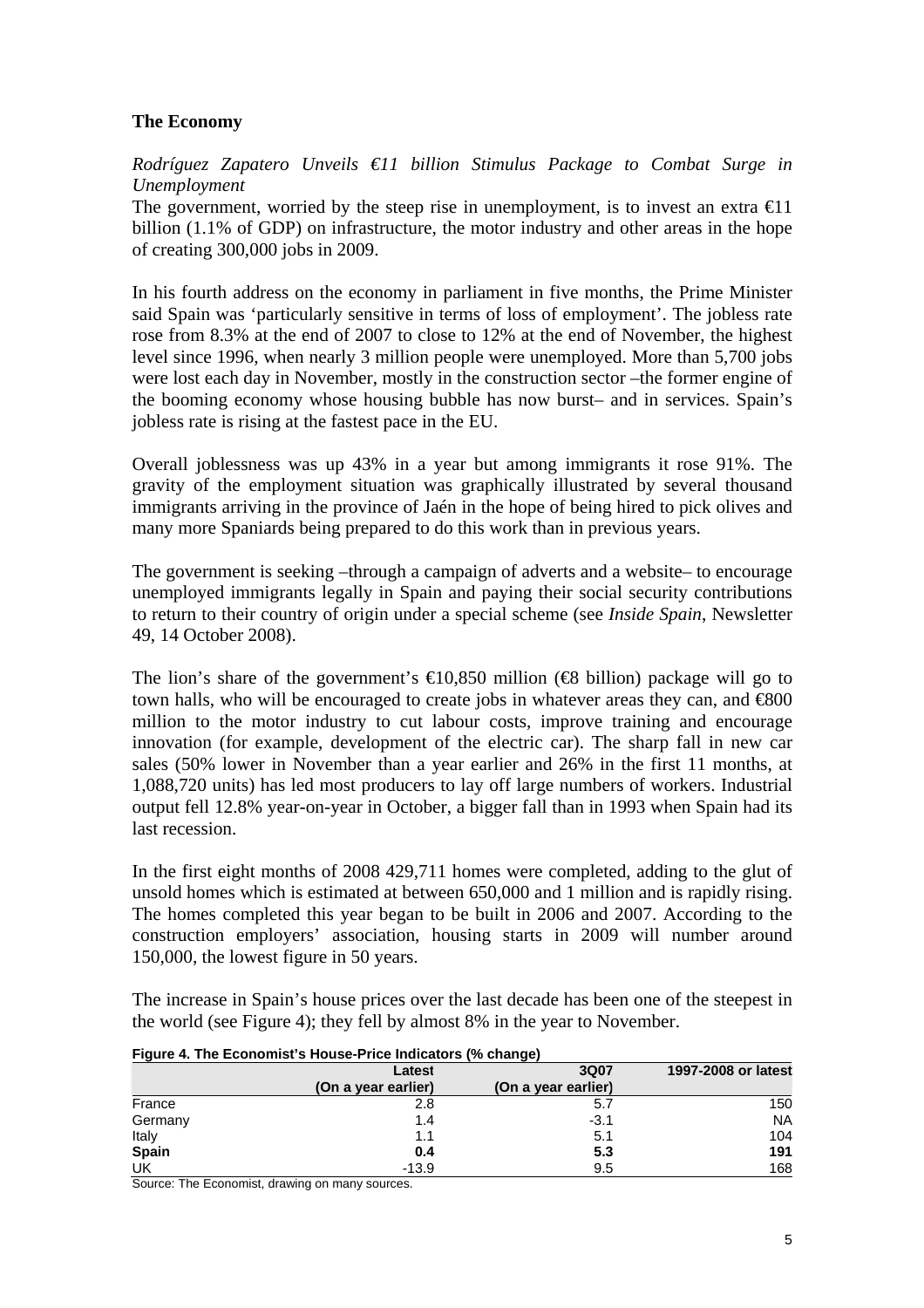Habitat, Spain's fifth-largest property company, became the latest victim of the slump in the residential property sector and the global credit crunch when it suspended payments. Its debt amounts to around  $\epsilon$ 2,300 million, considerably less than Martinsa which suspended payments earlier this year with debts of  $\epsilon$ 6,200, the largest bankruptcy in recorded Spanish history. Sacyr, another troubled construction company, was approached by Lukoil, a Russian oil company, to sell its 20% stake in Repsol, Spain's oil and gas conglomerate. Before this move Russia's state-controlled Gazprom said it was interested in Sacyr's stake. The government said it would oppose that sale. Lukoil's possible acquisition also raised concerns.

The non-performing loans (NPLs) of Spain's real estate developers increased fourteenfold in the year to September to  $\in$  14,417 million, according to the Bank of Spain. These bad debts represented 4.57% of their total loans. The overall NPLs of Spain's commercial and savings banks at the end of October amounted to  $\epsilon$ 54,174 million (2.91% of their total loans).

The latest package of measures follows an income tax rebate of  $\epsilon 400$ , mortgage relief and credit lines for businesses. The government has also created a  $\epsilon$  60 billion fund to buy assets from banks that need liquidity and said it will underwrite up to  $\epsilon 100$  billion in new bank debt. Rodríguez Zapatero ruled out a cut in income tax and the leeway for reducing VAT is small as Spain's standard rate of 16% is only one point above the minimum rate imposed by the EU.

Despite the slump in economic activity, Spain's current account deficit is forecast to be 10.1% of GDP, almost the same as in 2007 (see Figure 5). According to the OECD's latest projections, the Spanish economy will shrink 0.9% in 2009, compared with growth of 1% forecast by the government when it presented its budget to parliament in October. This compares with estimated growth of 1.3% this year and 3.7% in 2007.

| <b>Country</b>       | % of GDP |
|----------------------|----------|
| Greece               | $-14.0$  |
| Portugal             | $-12.0$  |
| <b>Spain</b>         | $-10.1$  |
| Turkey               | $-6.5$   |
| Australia            | $-4.9$   |
| <b>United States</b> | $-4.6$   |
| United Kingdom       | $-3.6$   |
| France               | $-2.8$   |
| Italy                | $-2.8$   |
| Source: IMF.         |          |

**Figure 5. Largest Current Account Deficits Forceast for 2008 (% of GDP)** 

The budget deficit in 2009 could be at least twice this year's official forecast of 1.5% of GDP and breach the EU ceiling of 3%, according to senior government officials. The EU's Stability Pact allows countries to surpass the 3% limit for 'exceptional reasons'. The general government accounts have been in surplus since 2005 (2.2% of GDP in 2007). The International Monetary Fund forecast a much larger budget deficit of more than 5% next year.

### *OECD and IMF Call for Structural Reforms in Spain*

Spain's economy, which next year will be in recession after 15 years of sustained growth, will take longer to rebound than is officially expected and its recovery and future potential would be boosted if the government pushed through structural reforms,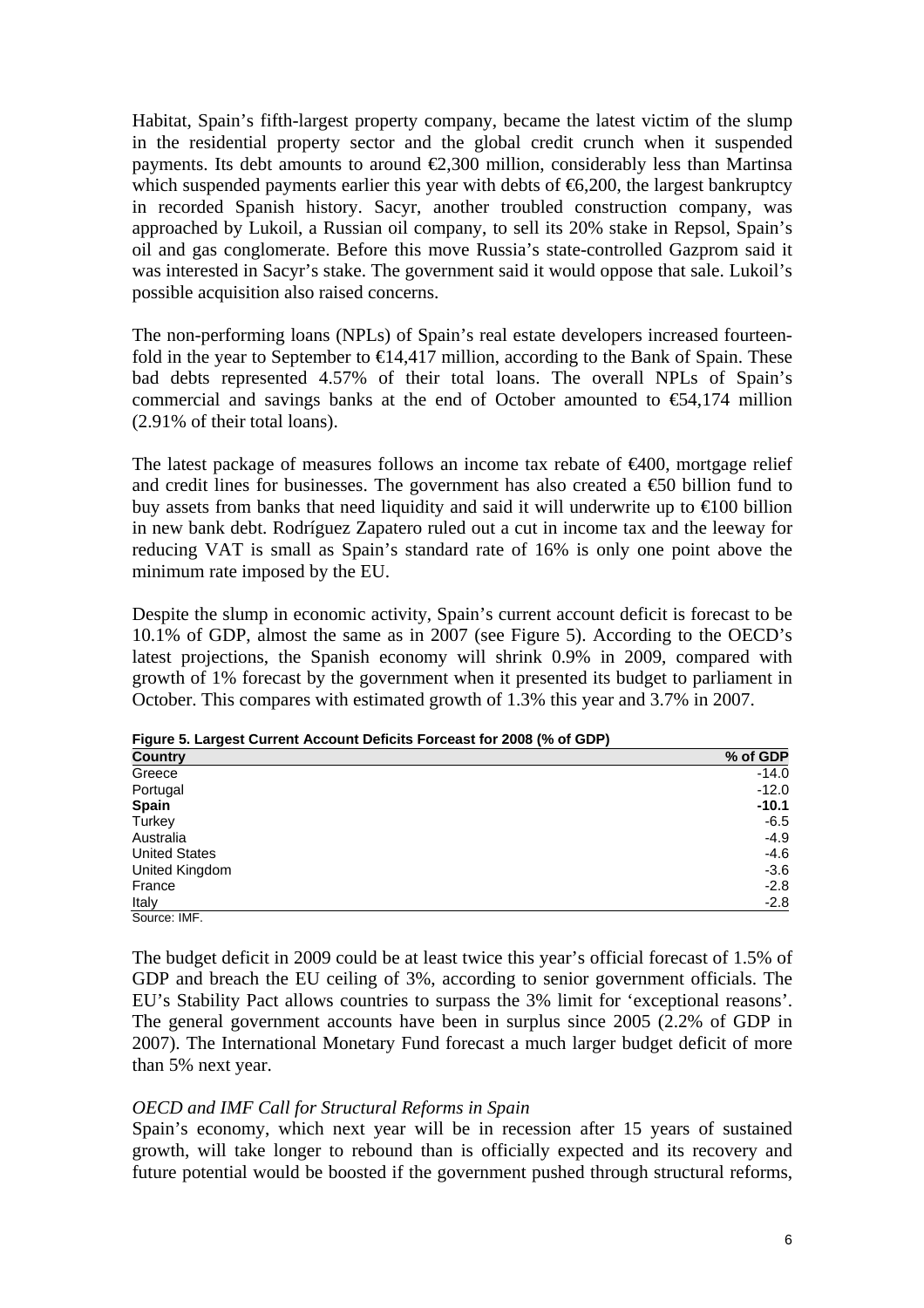according to reports by the Organisation for Economic Cooperation and Development  $(OECD)^{T}$  and the International Monetary (IMF).<sup>2</sup>

While Spain enjoyed several advantages, notably a relatively robust financial sector and the rapid expansion of tertiary education over the past 20 years, the reports said the economy was being held back by several factors including a very high drop-out rate among secondary school students, job protection and wage-bargaining laws that needed to be more flexible, and weak productivity growth.

The IMF, in its annual assessment of the Spanish economy, said the main shortcoming of the government's stimulus measures was that they had not been used to achieve structural reforms that would increase medium-term growth. It warned of an L-shaped recession, a protracted period of economic stagnation like the one experienced by Japan in the 1990s after the bursting of its housing and equity bubble.

One in three secondary school students did not graduate in 2007, the second highest after Portugal and double the EU27 average (see Figure 6). Spain's drop-out rate is the only one that did not decline between 2006 and 2007. The high percentage of students repeating a grade at the levels of lower secondary education (16% in 2006, five times the OECD average) de-motivates students and leads many of them to drop out. Until this year, it was quite easy for these youngsters to find a job, particularly in the construction sector. The economic downturn has changed this dramatically.

|              | 2006 | 2007      |
|--------------|------|-----------|
| Finland      | 8.3  | 7.0       |
| France       | 12.3 | 12.7      |
| Germany      | 13.9 | 12.7      |
| Italy        | 20.8 | 19.3      |
| Poland       | 5.6  | 5.0       |
| Netherlands  | 12.9 | 12.0      |
| Portugal     | 39.2 | 36.3      |
| <b>Spain</b> | 29.9 | 31.0      |
| UK           | 13.0 | <b>NA</b> |
| <b>EU-27</b> | 15.2 | 14.8      |

**Figure 6. Early School Leavers (% of population aged 18-24) (1)** 

(1) Those who did not graduate from secondary school and do not participate in vocational training. Source: OECD.

The government is seeking ways to put early school leavers back into some form of education or vocational training so that their job prospects are enhanced. The need to create an economy based much more on knowledge and less on bricks and mortar requires a better-educated labour force, as well as greater spending on R&D (see Figure 7).

|  | Figure 7. Spending on R&D (% of GDP) (1), Selected EU-27 Countries |
|--|--------------------------------------------------------------------|
|  |                                                                    |

| <b>Country</b>                               | % of GDP |
|----------------------------------------------|----------|
| Sweden                                       | 3.80     |
| Finland                                      | 3.48     |
| Germany                                      | 2.48     |
| France                                       | 2.12     |
| EU-27                                        | 1.84     |
| UK                                           | 1.76     |
| Czech Republic                               | 1.54     |
| <b>Spain</b>                                 | 1.20     |
| (1) Figures for 2006, latest year available. |          |

Source: Eurostat.  $\overline{a}$ 

<sup>1</sup> *www.oecd.org/document/47/0,3343,en\_2649\_33733\_41681711\_1\_1\_1\_1,00.html.* <sup>2</sup> *www.imf.org/external/np/ms/2008/120908.htm*.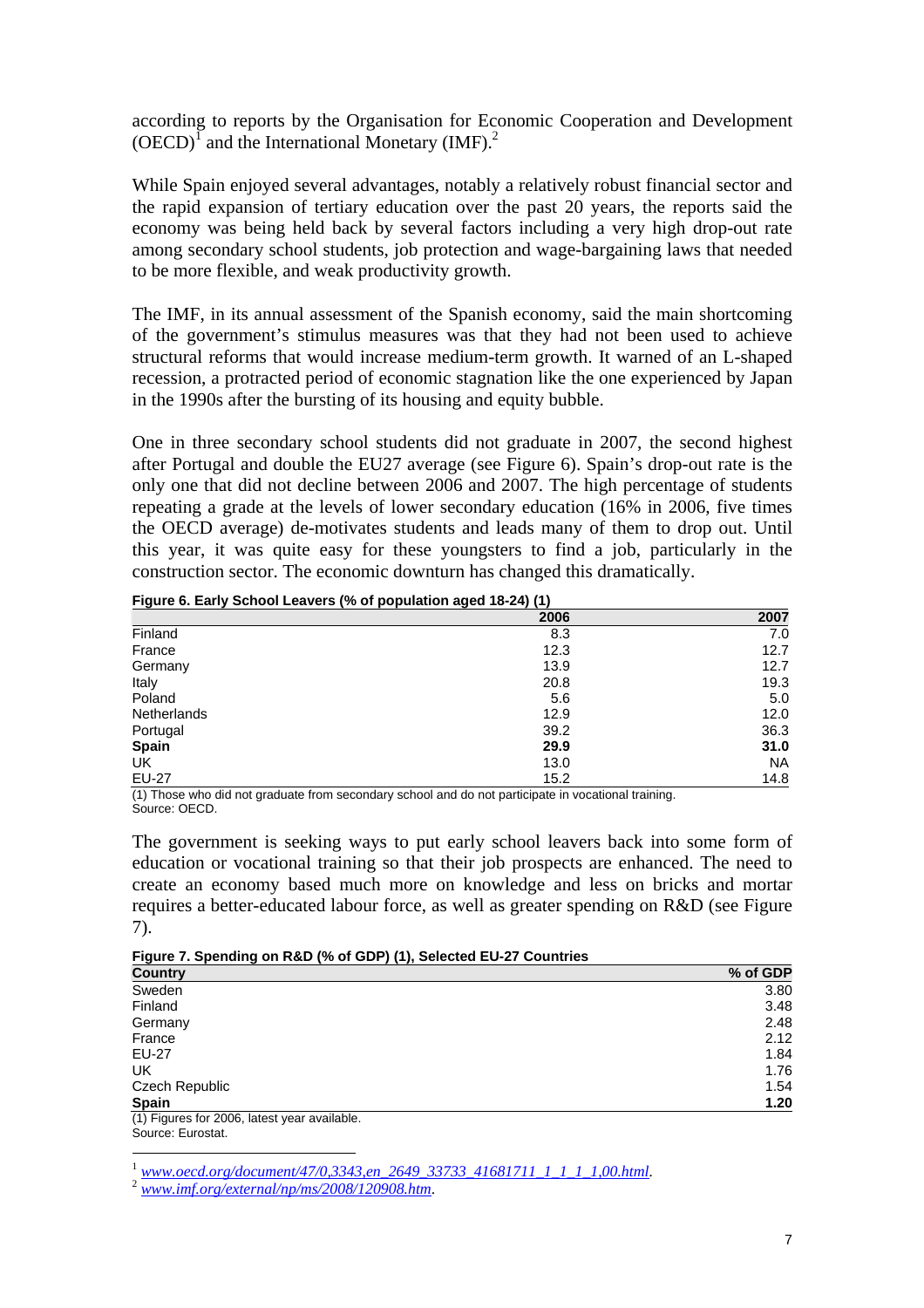The OECD report on Spain, issued every two years, yet again criticised the 'depressing impact' on labour flexibility of Spain's job protection laws and proposed modifying or abolishing the two-tier system of permanent contracts highly favourable to employees and temporary ones preferred by employers. One in three jobholders are on temporary contracts, the highest rate in the EU.

The OECD also continued to call for greater flexibility in annual wage bargaining agreements, saying that any indexation should be limited to an inflation measure that excludes oil and other commodity prices. The IMF said wage indexation was inconsistent with the euro zone's currency union.

### *FDI up in Spain, Outward Investment Plummets*

Spain received almost as much foreign direct investment in the first half of this year as in the whole of 2007, but outward investment fell sharply (see Figure 8). Inward investment was US\$49 billion, only US\$4 billion less than in 2007, and outward was US\$31 billion (US\$119.9 billion in 2007).

| <b>Inflows</b> | .      | <b>Outflows</b> |       |
|----------------|--------|-----------------|-------|
| 2007           | H108   | 2007            | H108  |
| 158.0          | 73.0   | 224.6           | 141.0 |
| 50.9           | 13.0   | 167.5           | 119.0 |
| 40.2           | $-8.0$ | 90.0            | 19.0  |
| 53.4           | 49.0   | 119.6           | 31.0  |
| 186.0          | 102.0  | 229.9           | 76.0  |
|                |        |                 |       |

#### **Figure 8. Foreign Direct Investment (US\$ billion), Selected OECD Countries**

Source: OECD.

#### *Santander in Surprise Move to Boost its Capital, Hit by Madoff Scandal*

Santander, Spain's largest bank and the biggest in the euro zone by market capitalisation, made a deeply discounted  $\epsilon$ . 2 billion rights issue in order to boost its core capital ratio to 7% of assets from 6.31% in the third quarter. The move ruffled the market as Santander had intimated that it was in no hurry to recapitalise. The shares were sold at a 46% discount of €4.50 each and the rights issue was oversubscribed.

Merrill Lynch, the investment bank that underwrote the issue, was criticised in financial circles for saying –three weeks before Santander announced the rights issue– that the bank needed  $\bigoplus$  6.6 billion in capital.

The very well managed and prudent Santander has been one of the main winners of the current global financial crisis as it has bought two collapsed UK banks and acquired full control of one it partly owned in the US this year.

In a separate development, however, Santander was one of the main high profile victims of a US\$50 billion US fraud, for which the well-known Bernard Madoff has been charged. Santander said it had  $\epsilon 2.3$  billion of funds belonging to fewer than 1,000 customers invested in hedge funds via Mr Madoff and the bank itself also had money invested in them. BBVA, Spain's second-largest bank, said it may have lost up to  $\epsilon$ 300 million.